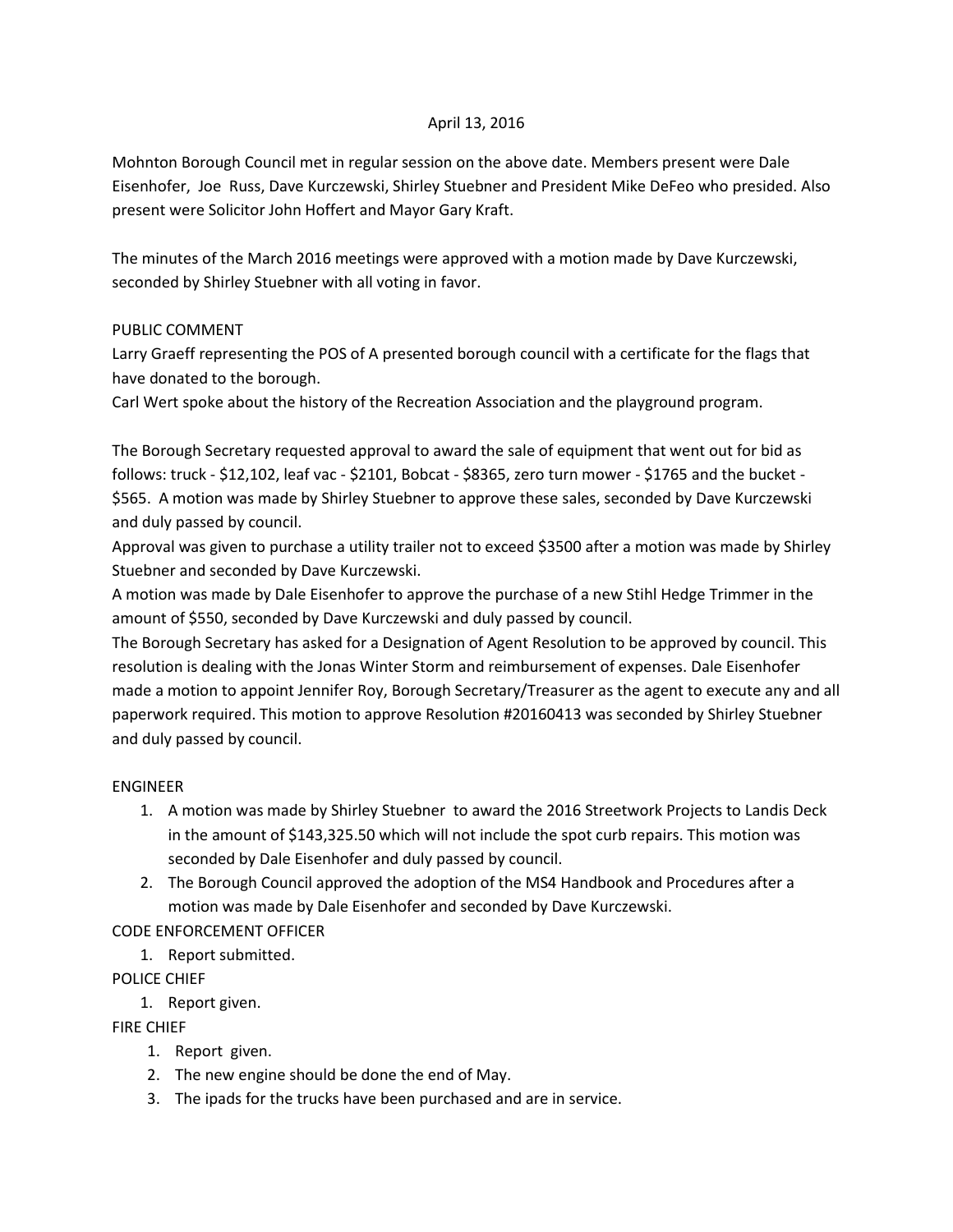- 4. The site for the clothing donation box was discussed along with the maintenance of the box.
- 5. Nathan Bender is looking for an Eagle Scout Project.
- **SOLICITOR** 
	- 1. Two ordinances to realign handicap parking areas were approved to be advertised after a motion was made by Dave Kurczewski and seconded by Dale Eisenhofer.

## PRESIDENT

- 1. Jane Hoffman has submitted her resignation from Council, the position must be filled within 30 days. Shirley Stuebner made a motion to advertise for interested residents to submit their names, seconded by Dave Kurczewski and duly passed by council.
- 2. The Library Board of Directors has a vacancy for a person to represent the borough. The name the library has submitted is not a resident of the borough, and council would like to seek a resident to fill the vacancy. This position will also be in the advertisement for the councilmember and the library will be notified.
- 3. Shirley Stuebner made a motion to accept the work that MAYBA has done to the borough ballfields as payment in kind for their rental for 2016. This motion was seconded by Dave Kurczewski with all voting in favor.
- 4. A donation of \$100 to the Memorial Day parade was approved after a motion was made by Dave Kurczewski and seconded by Dale Eisenhofer.
- 5. The Ladies Club will be looking into replacing the Welcome to Mohnton Sign.

## MAYOR

- 1. Dale Eisenhofer made a motion to approve the road closures related to the Memorial Day parade on May 30<sup>th</sup>, seconded by Dave Kurczewski and approved by council.
- 2. Shirley Stuebner made a motion to approve the road closures related to the Great Pumpkin parade on October 15<sup>th</sup>, seconded by Dave Kurczewski and duly passed by council.

# COMMITTEES AND REPORTS

# RECREATION PROGRAMS - SHIRLEY STUEBNER

- 1. Shirley met with Science Explorers and has started the discussion for the summer camp. They are hoping to solicit more donations so that the camp can be free to the children attending.
- GRANTS, COMMUNITY RELATIONS & INTERGOV COOPERATION JOE RUSS
	- 1. Jen Roy has been designated as the alternate representative for the Regional Comprehensive Plan. This was approved after a motion was made by Joe Russ and seconded by Dave Kurczewski.

# PERSONNEL & PUBLIC SAFETY – SHIRLEY STUEBNER

- 1. The committee will be working on the non-uniform policy.
- 2. Shirley Stuebner made a motion to rehire Glenn Hart as part time maintenance worker for the summer of 2016, seconded by Dale Eisenhofer and duly passed by council.
- 3. Shirley Stuebner made a motion to hire Scott Trate as a part time maintenance worker for the summer of 2016 at the rate of \$11 per hour not to exceed 25 hours per week, seconded by Dave Kurczewski and duly passed by council.